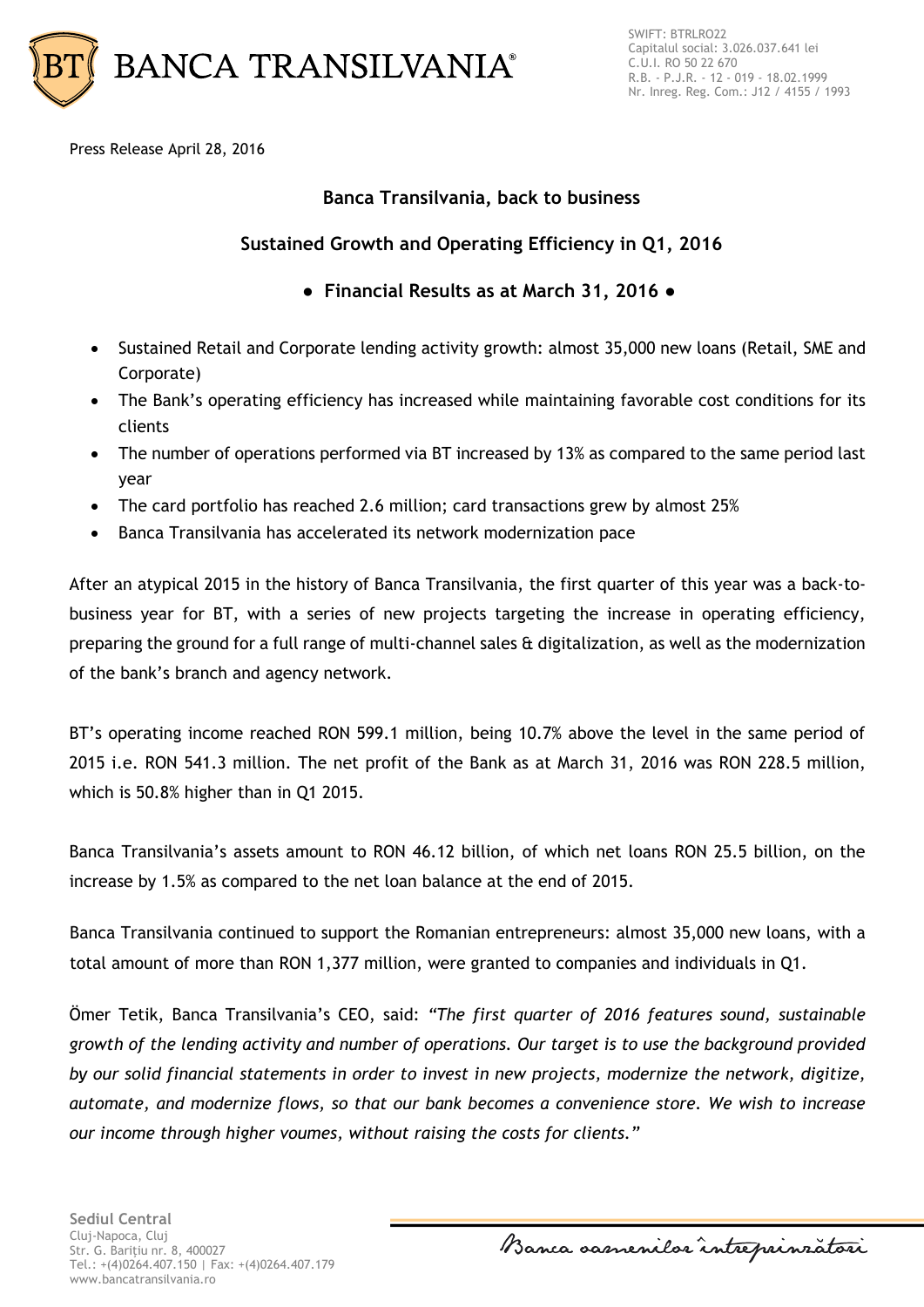## **Results of the current activity of Banca Transilvania in Q1, 2016:**

- BT's net profit is RON 228.5 million;
- The number of operations through BT accounts grew by over 13% as compared to the same period of 2015, while the income from operating commissions was 16% higher.
- BT continued to focus on the SME sector in Q1, 2016, granting almost 4,000 new loans to its clients.
- The loan/deposit ratio is more efficient, increasing from 65% end of 2015 to 69% end of Q1, 2016;
- BT's operating efficiency improved, so that the cost/income ratio dropped to 45.2%, even if the expense with the contribution to the Deposit Guarantee Fund was recorded in Q1 for the whole year;
- As at March 31, 2016, Banca Transilvania's portfolio counted 2.60 million cards, generating transactions almost 25% higher relative to the similar period of the previous year. The bank's market share in terms of card transaction volume is 19%. BT has over 286,000 credit cards, enrolled in the STAR loyalty program.

## **Other financial information:**

- As at March 31, 2016, BT registered net expenses with depreciation adjustments and provisions of RON 59.6 million (including the impact of write-offs amounting to RON 296 million);
- Non-performing loans PAR >90 are 9.04% of Banca Transilvania's total loan portfolio;
- The coverage of non-performing loans with related provisions and mortgage collaterals remains at a comfortable level of 119.84% and in line with the bank's risk appetite;
- The total balance of adjustments (provisions and other value adjustments) as at 31.03.2016 is RON 3,456 million, representing 11.90% of the total loan portfolio.
- BT's CAR is 18.20%, considering the profit for Q1, 2016 and the special dividend payout proposal (17.40% without profit).

#### **The Most Important Decisions of BT's General Meeting of Shareholders**

Banca Transilvania's General Meeting of Shareholders took place yesterday, April 27, and the most important decisions are:

- Increase of the bank's share capital with the amount of RON 620,000,000, by the issue of 620,000,000 new shares, with a nominal value of RON 1/share. This will imply the capitalization of the reserves from the net profit of the year 2015 to the benefit of the shareholders registered with the Shareholders' Register held by the Central Depository at the registration date May 31, 2016.
- Election of a new member of BT's Board of Directors, following the available vacancy, for the period remaining until the end of the mandate of the existing Board of Directors, i.e. April 2018.

Banca samenilor intreprinratori

2